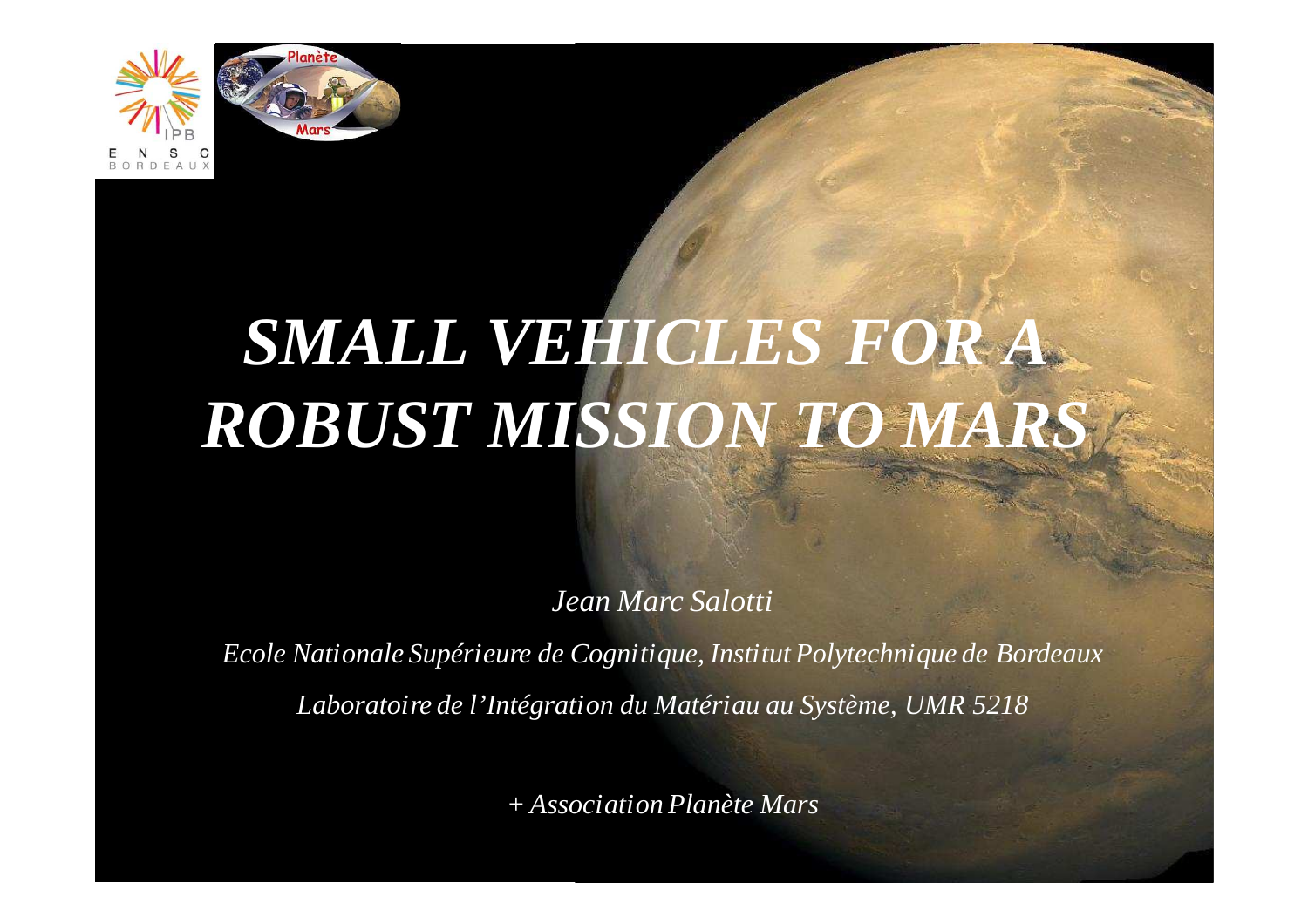## *Outline*

#### Introduction

- 1. Lessons from NASA DRA 5.0
- 2. EDL recommendation
- 3. LEO assembly recommendation
- 4. Possible scenarios
- 5. 2-4-2 scenario

#### **Conclusion**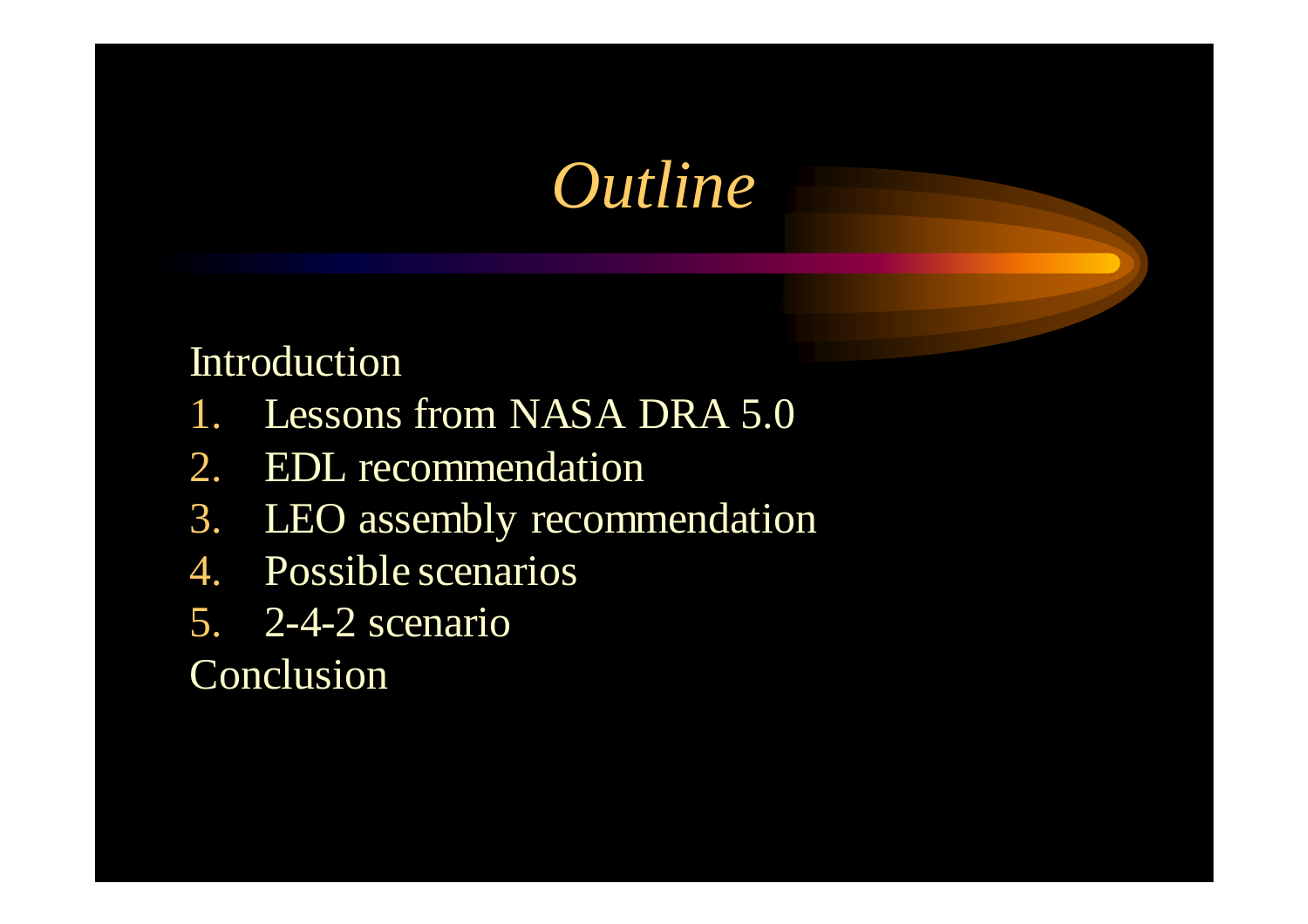#### *Introduction*

NASA DRA 5.0: Tremendous work but …

"The general story that was constantly reiterated from the individual mission risk analyses was that current design philosophies and technologies would not provide an acceptable level of reliability for a Mars mission."

- Too complex
- Too risky
- Too costly
- $\Rightarrow$  Find another destination?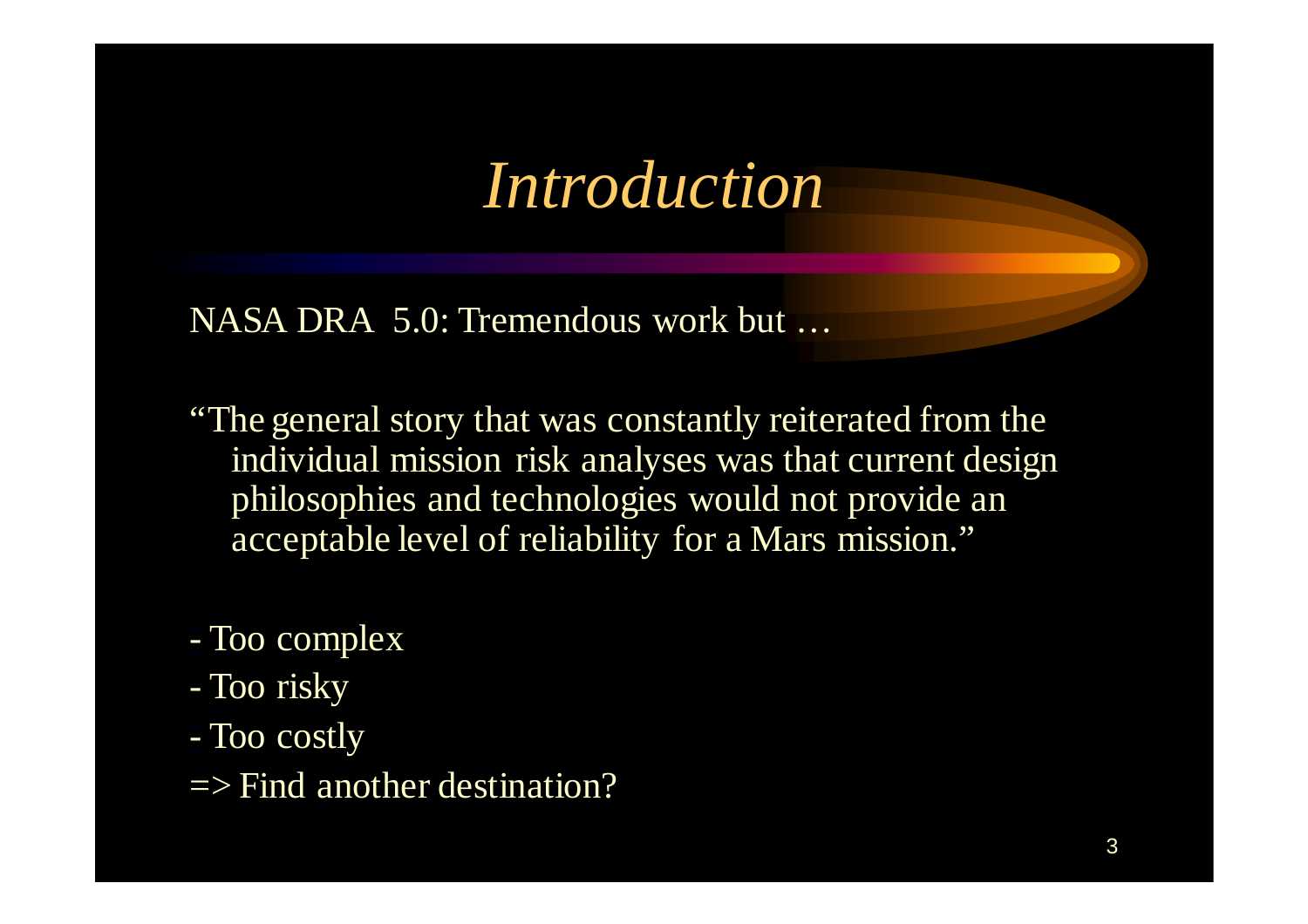#### *1. Lessons from DRA 5.0*



LEO assembly, long, complex, LOM risks> 25%! "EDL feasibiity to be proven" !!!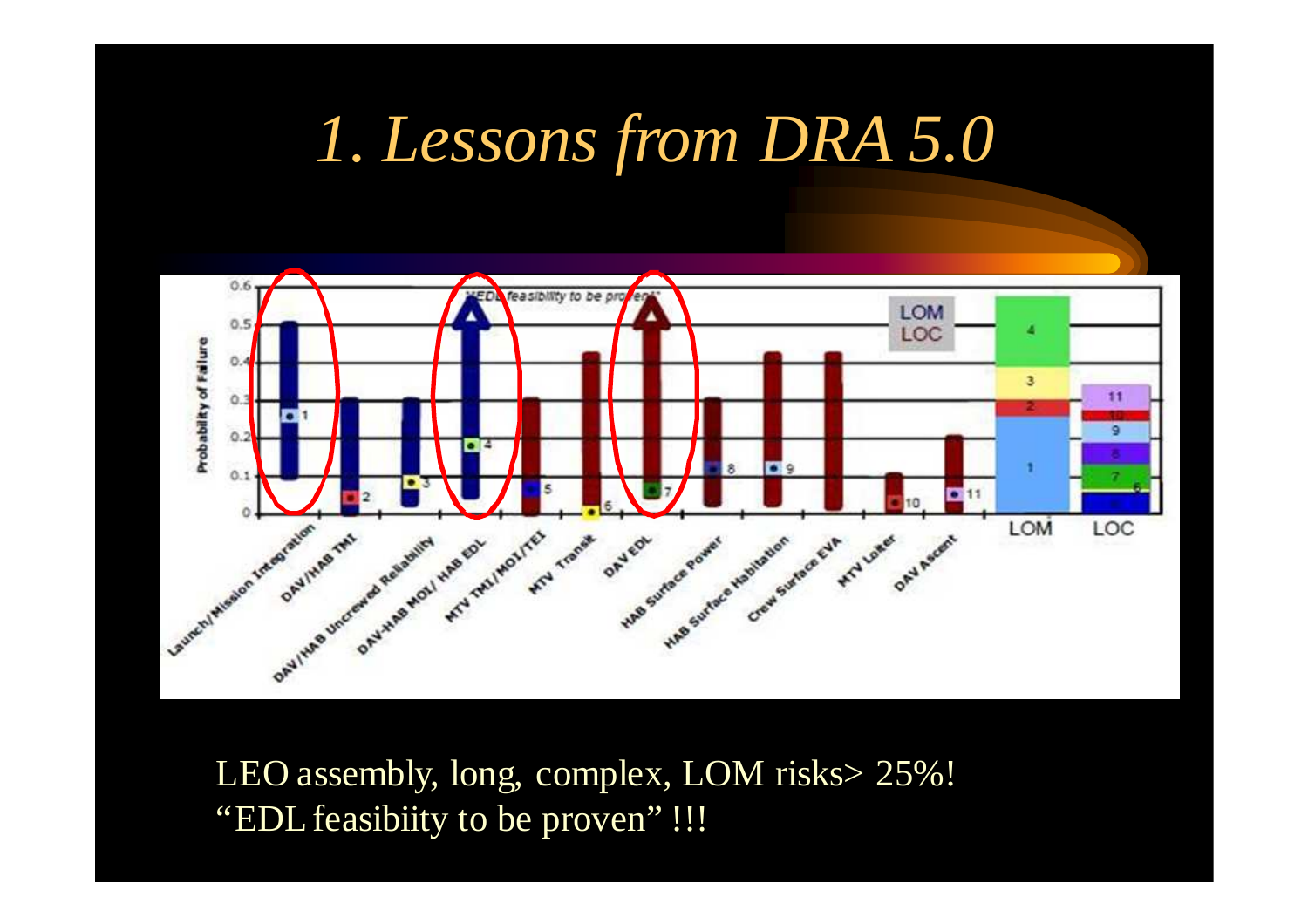## *2. EDL recommendation*

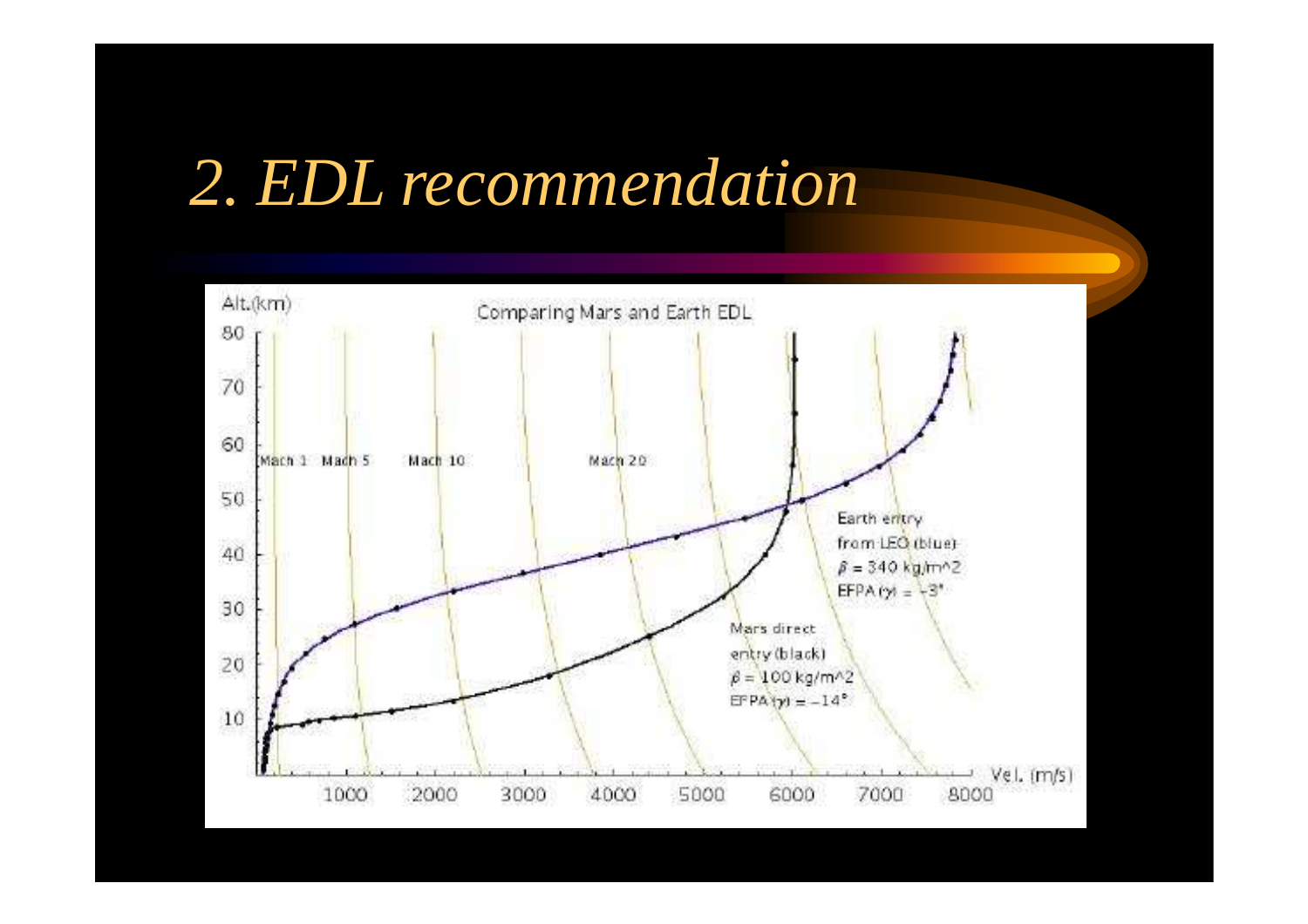## *EDL parameters*

$$
\beta = \frac{M}{CS}
$$

Ballistic coefficient:M: massC: drag constant

S: surface facing the flow





Problem:

What happens with bigger vehicles? For the same shape, M increases faster than S $\Rightarrow$  High ballistic coefficients

- => Atmospheric braking not efficient
- => Late braking, high heat peak rate, high peak deceleration value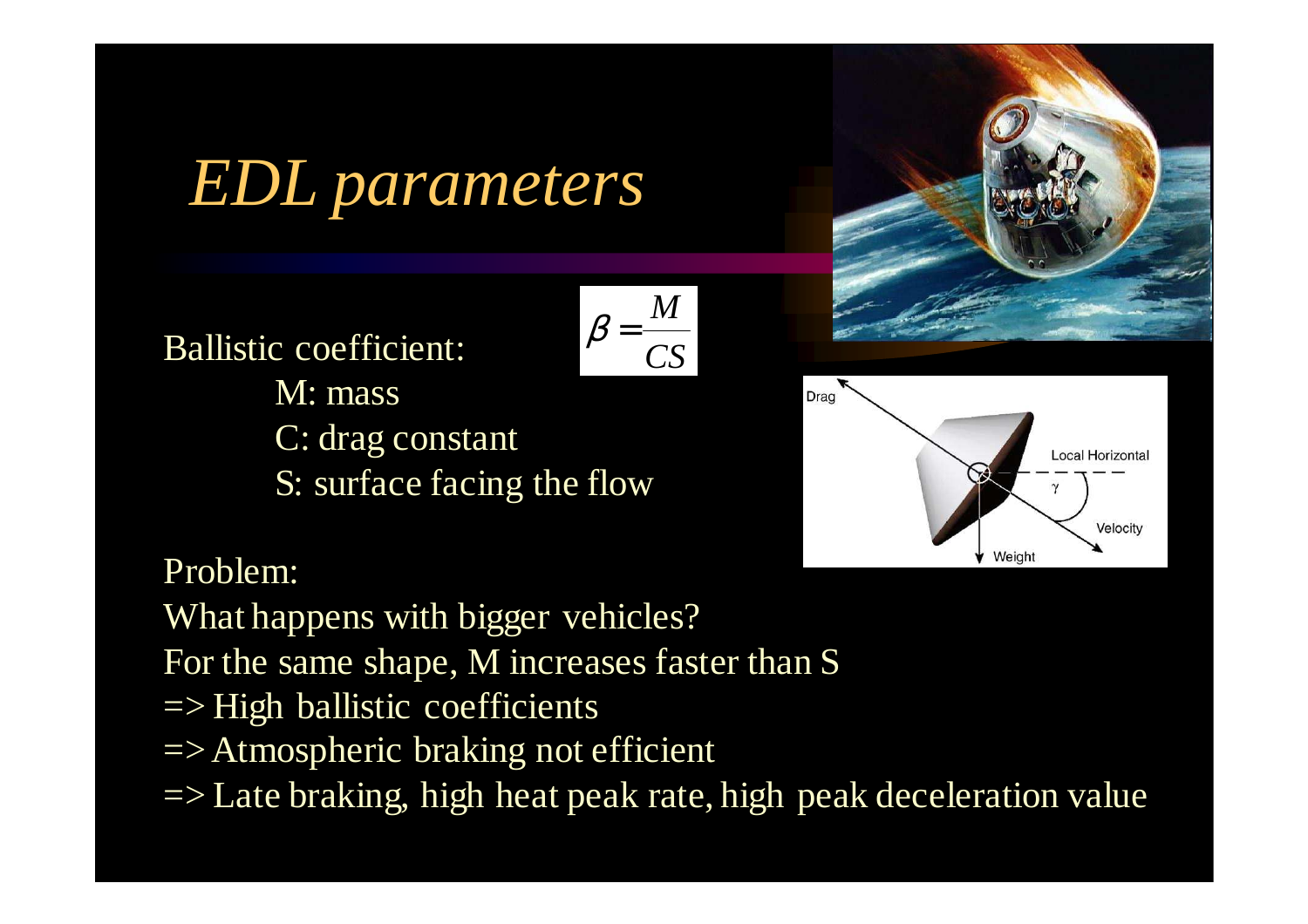*Possible solutions*

Mass of entry vehicle: 70 to 110 tons! 2 solutions (NASA):a) increase lift (like planes or shuttles) b) increase surfaceor both.

hypersonic regime ≠ supersonic regime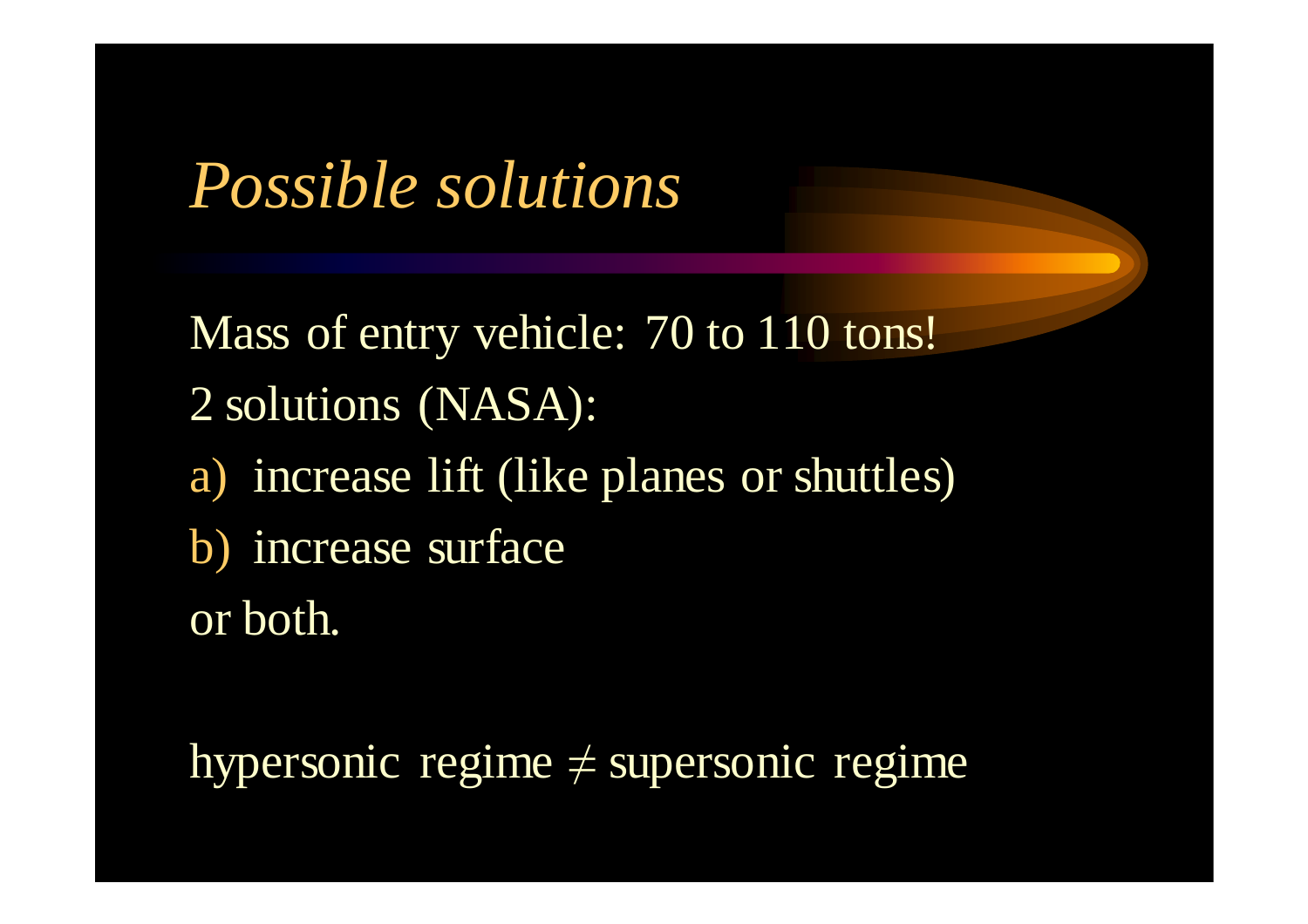

Hypersonic Inflatable Aerodynamic Decelerators (HIAD)(From Zang et al, AIAA 2011)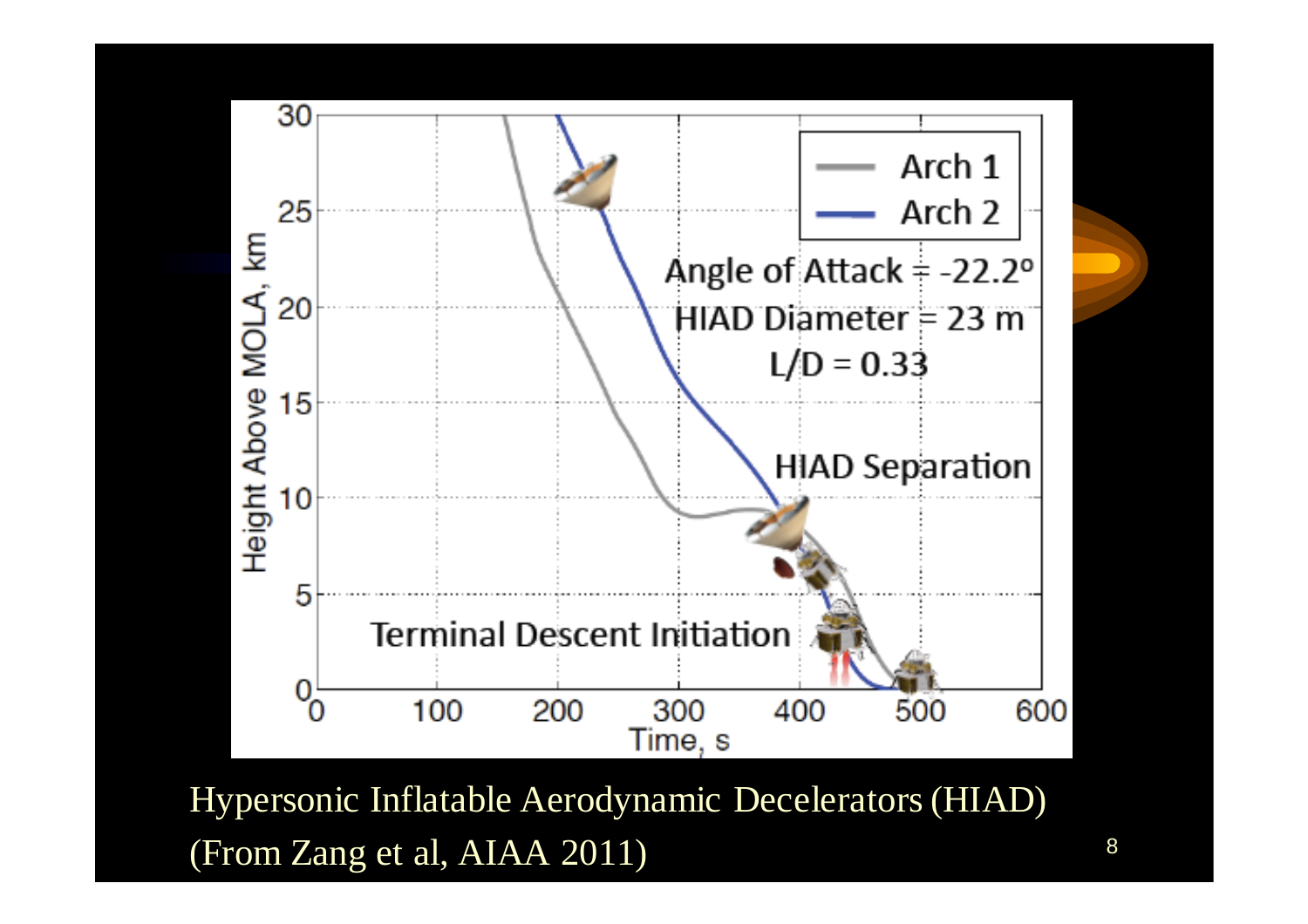#### *Best solution (NASA, 2012)*

Entry vehicle (total): 87 tonsHIAD mass: 10.6 tonsPropellant : 12 tonsPayload: 40 tons

Problems:

- Lower TRL compared to rigid aeroshells
- Critical technology (risks = loss of crew!)
- Reduced timeline margin
- Guidance?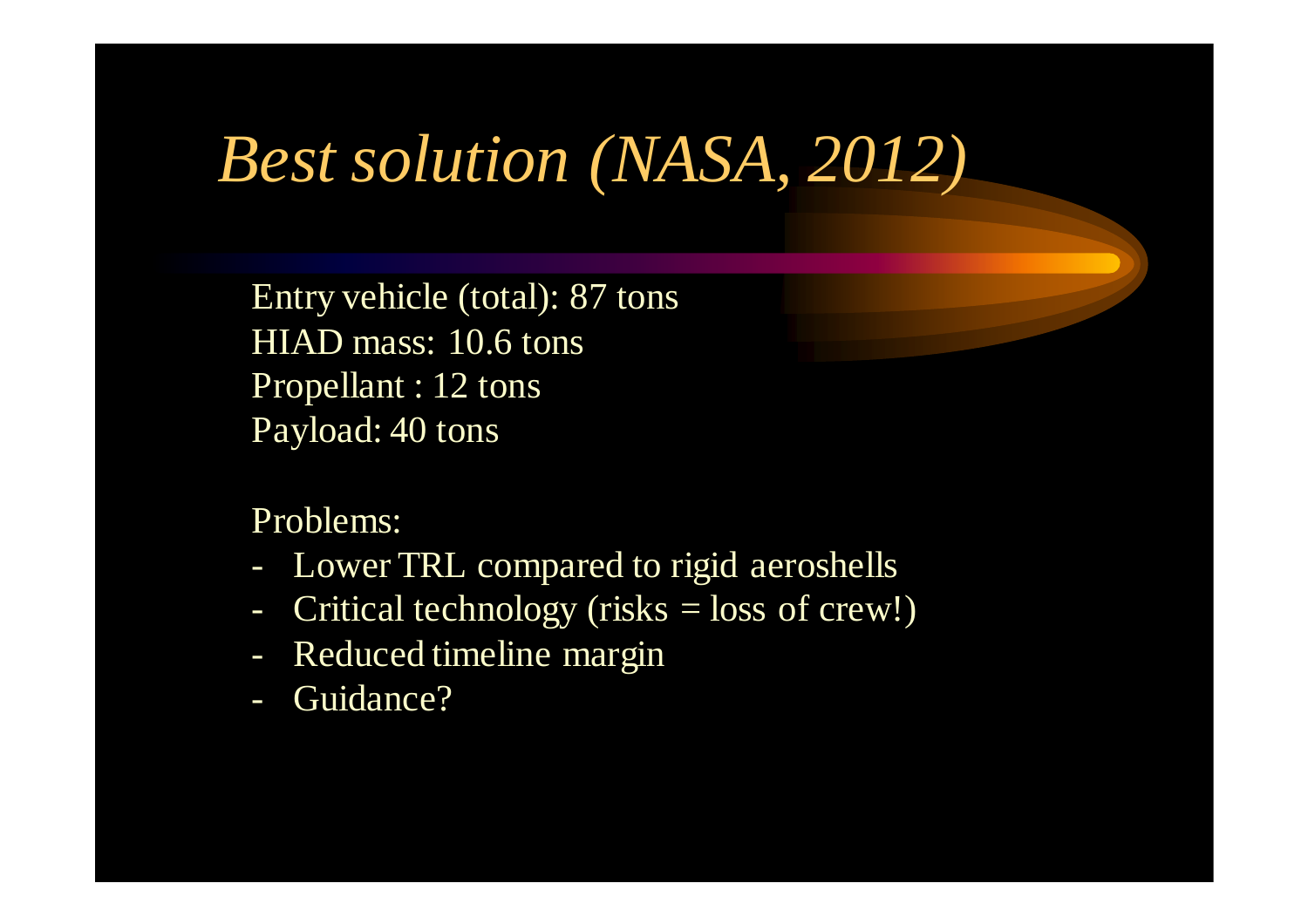*Another solution exists!*

Only 2 solutions???a) increase lift (like planes or shuttles) b) increase surface

3<sup>rd</sup> solution!!! What about reducing the mass by splitting the payload in 2 parts?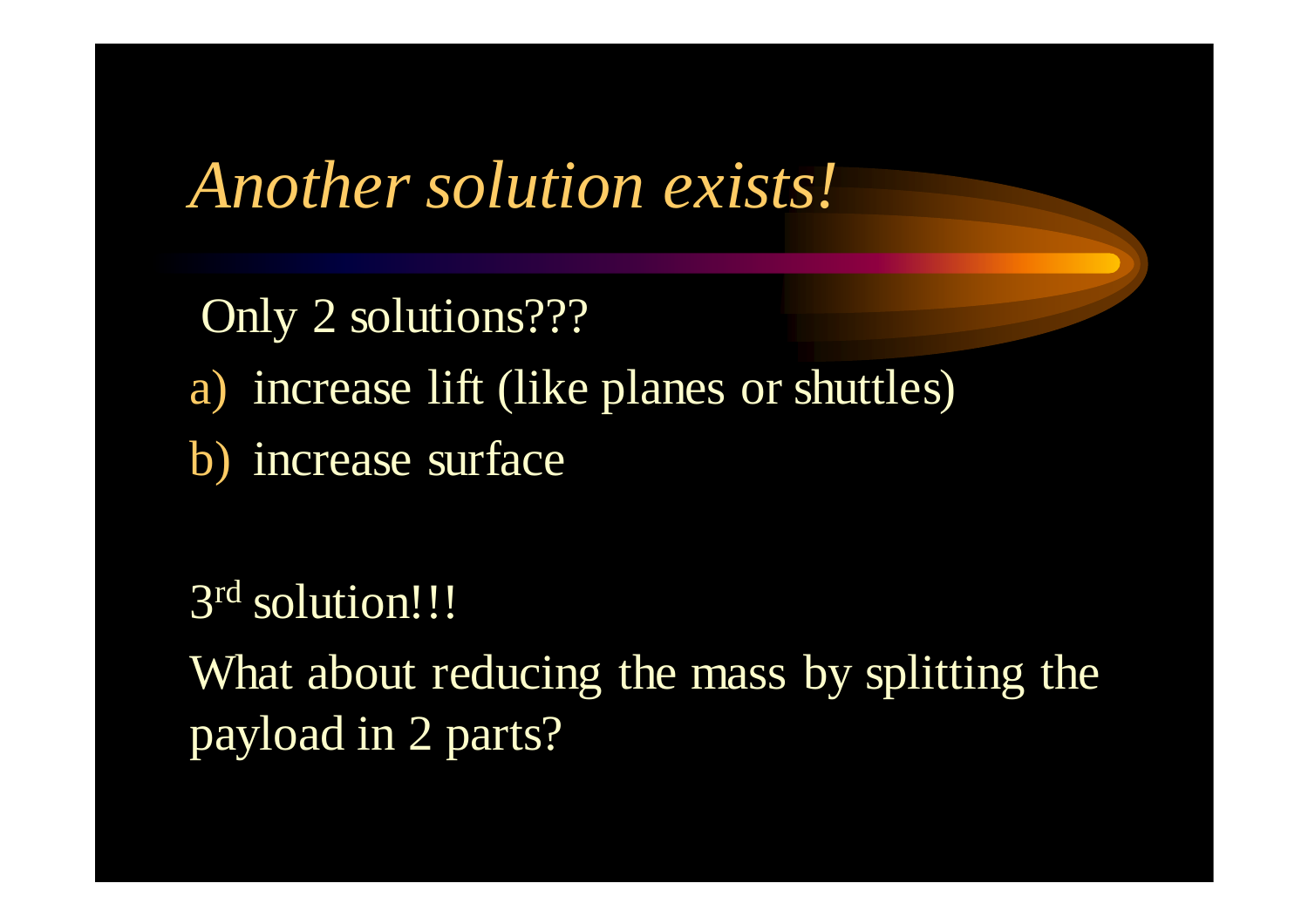# *How small is needed?*

Objective: most simple EDL, similar to robotic landers $\Rightarrow$  rigid 70° sphere cone heat shield + parachutes ⇒ low ballistic coefficient, low lift

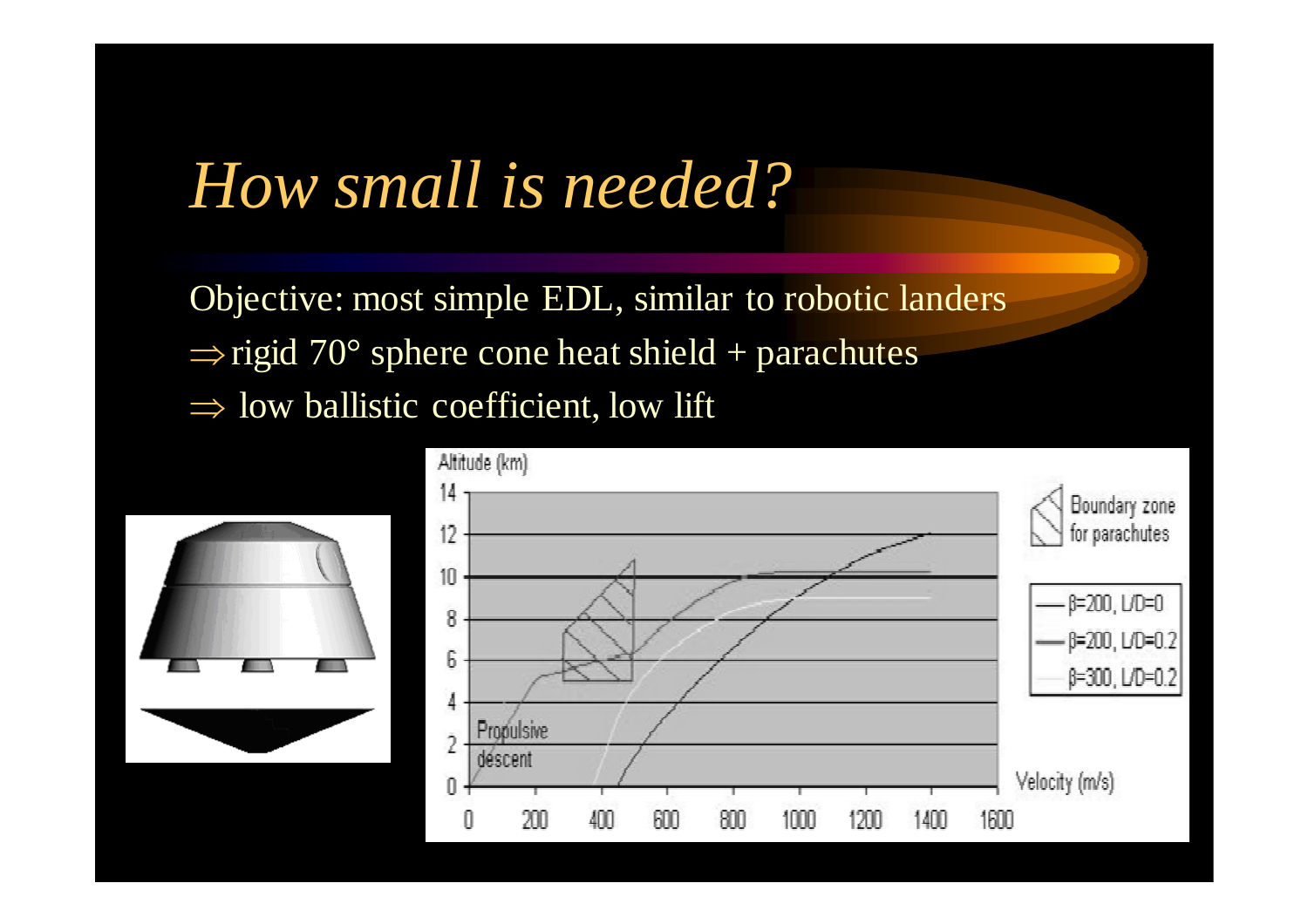#### *EDL recommendation*

Assumed maximum diameter: 12 metersAssumed maximum ballistic coefficient: 200 kg/m<sup>2</sup> Assumed maximum L/D: 0.2 (some lift remains for guidance) $\Rightarrow$  Maximum mass = 33 tons (total at Mars entry) (Ref. : Salotti, Acta Astronautica, 2012)

Recommendation for EDL:Try to design vehicles  $<$  33 tons!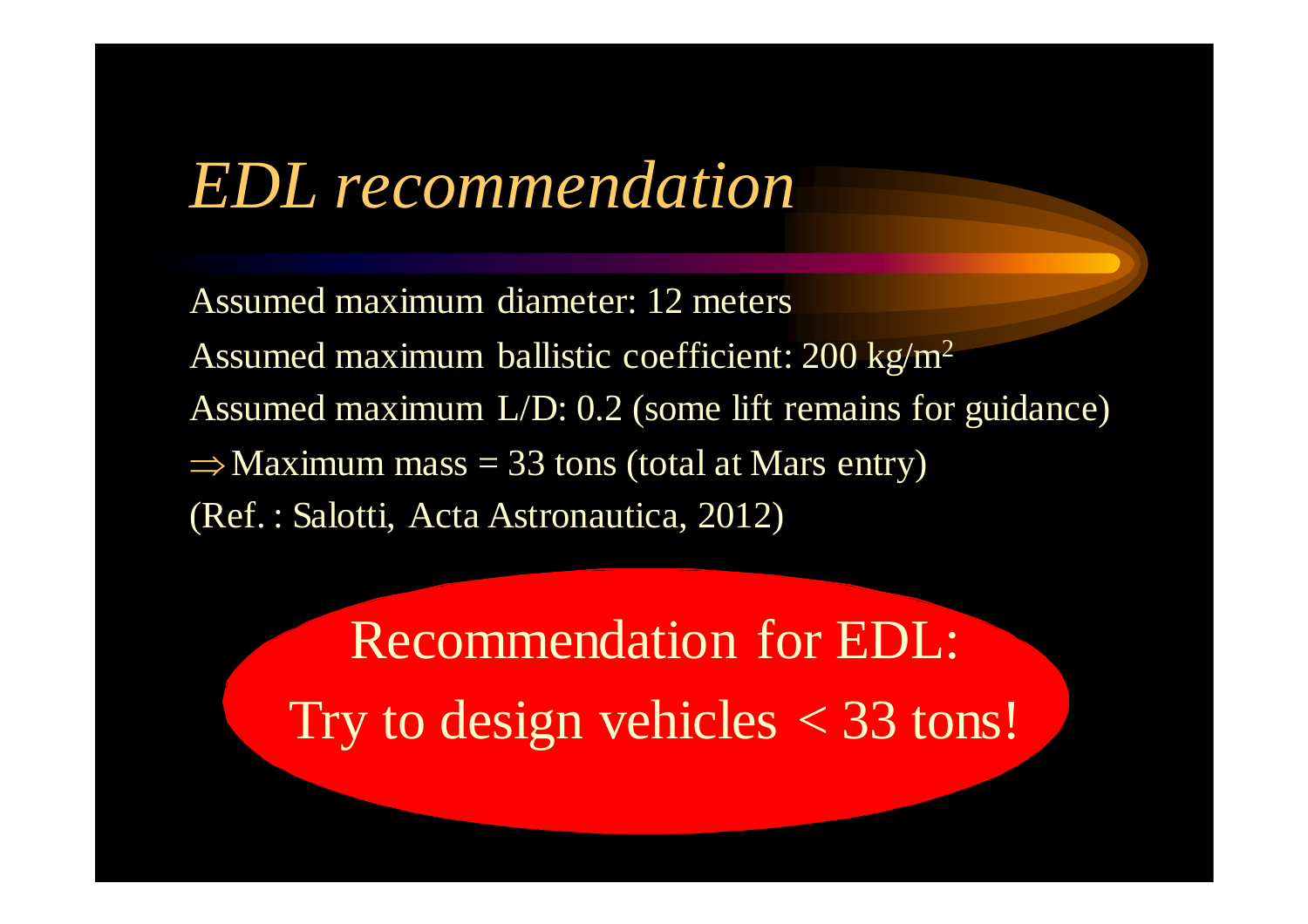### *3. LEO assembly recommendation*

It is possible to avoid LEO assembly?⇒ Maximum mass for direct TMI? Assumptions: $\Delta V = 3.6$  km/s from LEO to Mars  $ISP = 450s$  for the propulsion system (chemical) 2 stagesStructural mass to propellant mass ratio  $= 12\%$ 10% for fairing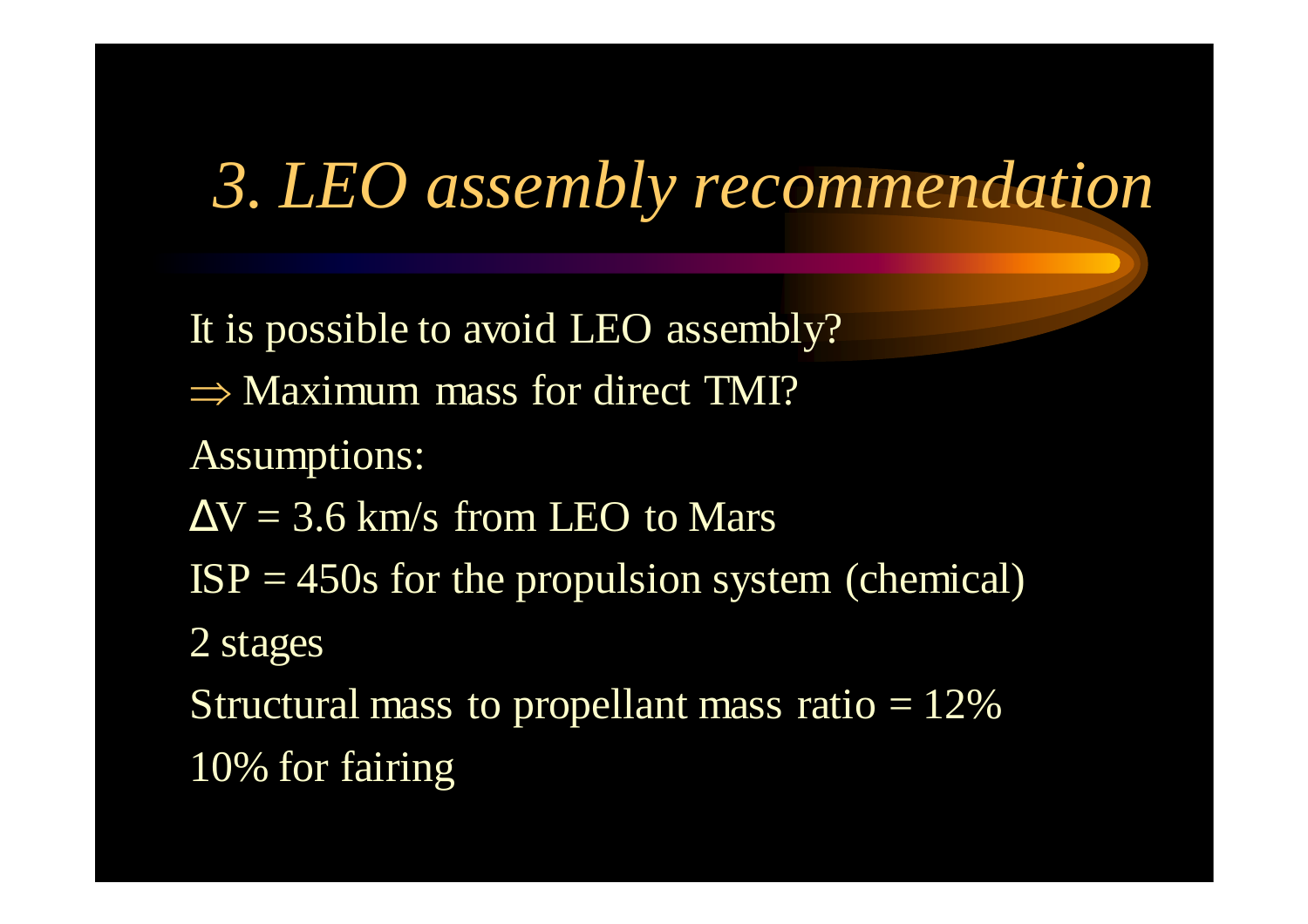#### *LEO assembly recommendation*

 $\Delta V = ISP \cdot g \cdot \ln \left( \frac{M_u + (1+r)M_p}{M_u + rM_p} \right)$ 

Tsiolkovky equation

Maximum 130 metric tons in LEO (NASA SLS capabilities) $\Rightarrow$  Maximum mass for TMI: 46 tons

Recommendation to avoid LEO assembly:Try to design interplanetary vehicles  $<$  46 tons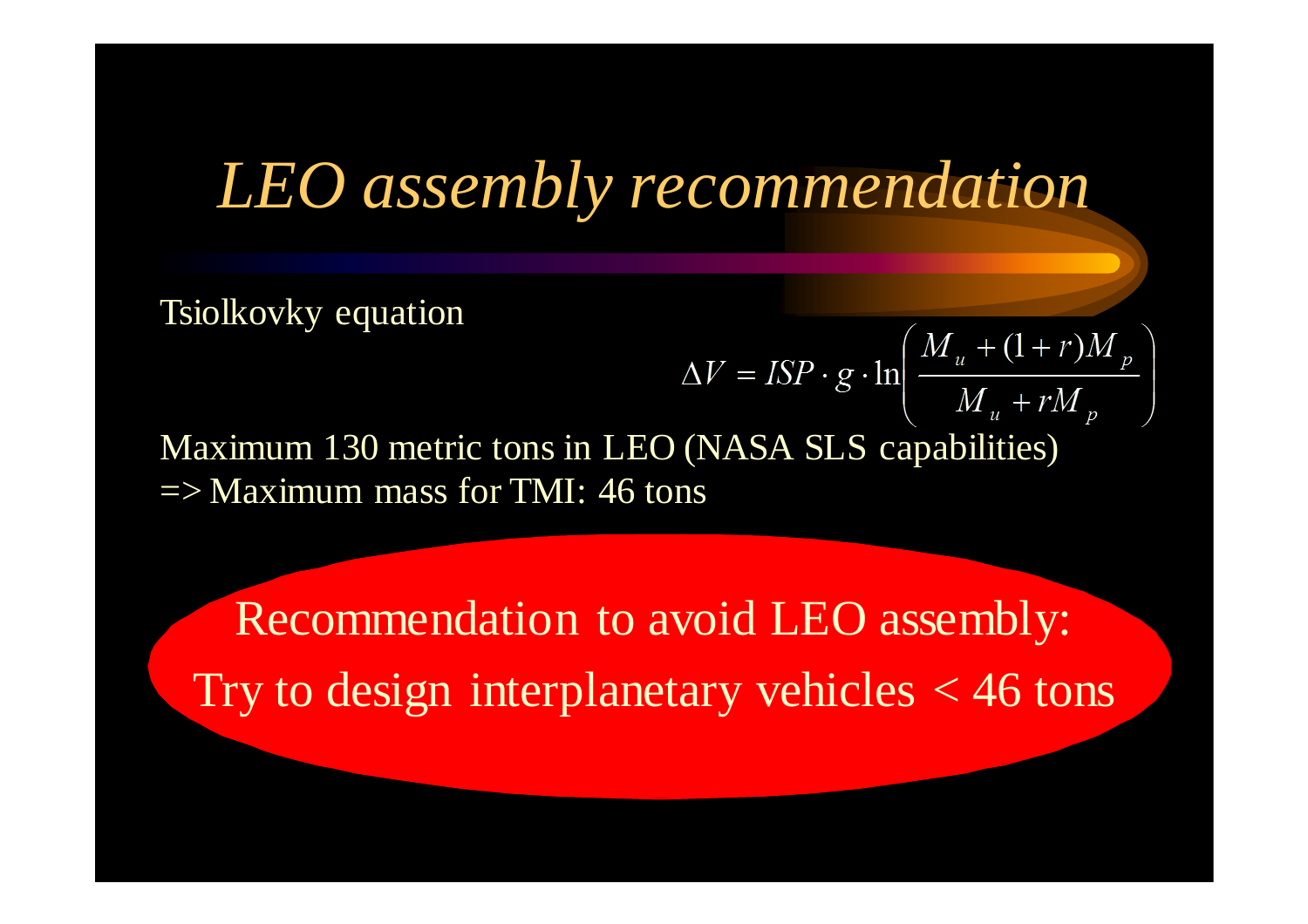### *4. Possible scenarios*

Recommendation  $1: < 33$  tons at Mars entry Recommendation 2 : < 46 tons interplanetary

- Idea 1: reduce the size of the crew
- Idea 2: aerocapture for all vehicles
- Idea 3: several small vehicles and rendezvous on the surface or in Mars orbitFeasibility?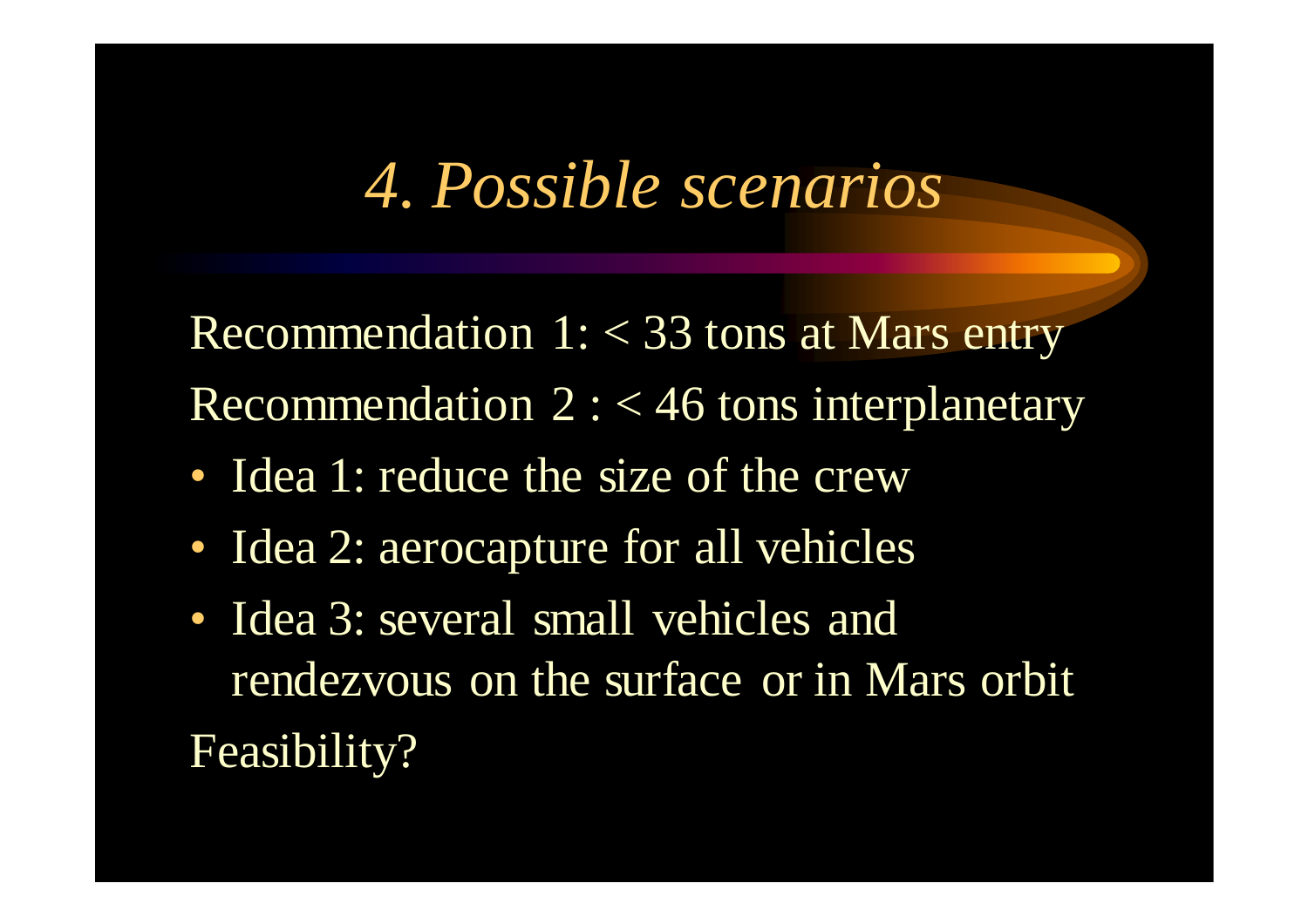# *Detailed analysis (Salotti 2012)*

|                    | <b>Subsystem</b>                                       | <b>Mass estimation (kg)</b> |
|--------------------|--------------------------------------------------------|-----------------------------|
|                    | Life Support System (kg)                               | 3500                        |
|                    | EVA equipment (kg)                                     | 200                         |
|                    | Comm/info management (kg)                              | 320                         |
| <b>Habitat</b>     | Power prod. 30 kWe P.V.A. (kg)                         | 1200                        |
|                    | Thermal control system (kg)                            | 400                         |
|                    | Structure $(kg)$                                       | 2000                        |
|                    | Consumables for Mars surface (kg)                      | 3100                        |
|                    | $(3100 \text{ kg also in cargo})$                      |                             |
|                    | Small rovers $(x2)$ (kg)                               | 380                         |
|                    | EVA consumables (kg)                                   | 400                         |
|                    | Subtotal for Mars surface (kg)                         | 11500                       |
|                    | Margin 20%                                             | 2300                        |
|                    | Total for Mars surface (kg)                            | 13800                       |
|                    | Propulsion system, engines (kg)                        | 1500                        |
|                    | Propellant, 15% of entry mass (kg)                     | 4200                        |
| <b>EDL</b> systems | Structure, tanks and other systems, 10% (kg)           | 2800                        |
| (for sizing, see   | Heat shield, $12\%$ of entry mass $(kg)$               | 3400                        |
| 1)                 | Subtotal $(kg)$                                        | 11900                       |
|                    | Margin 20% (kg)                                        | 2380                        |
|                    | Total EDL standard option $(kg)$ + add. tanks and str. | $4280 + 3000$               |
|                    | 31000                                                  |                             |

1: J.A. Christian, K. Manyapu, G.W. Wells, J.M. Lafleur, A.M. Verges and R.D Braun, Sizing of an Entry, Descent, and Landing System for Human Mars Exploration, Journal of Spacecraft and Rockets, Vol. 45, No. 1, pp. 130–141, Jan-Feb, 2008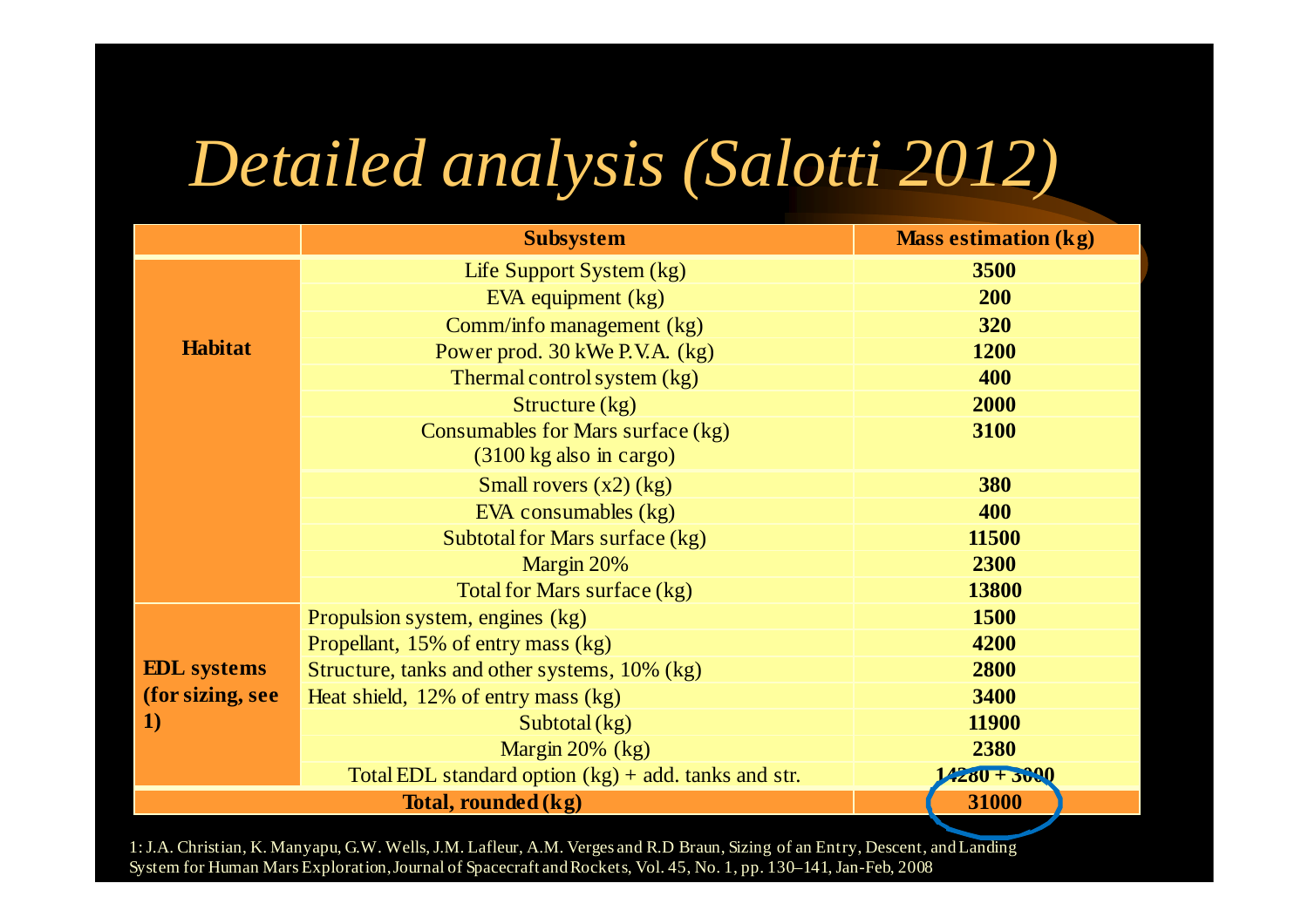### *Small interplanetary vehicles?Yes we can!!!*

|                |                       | <b>Standard option</b> | <b>Single hab A</b> | <b>Single hab B</b> |
|----------------|-----------------------|------------------------|---------------------|---------------------|
| <b>ERV</b>     | Payload               | 53000                  | 39000               | 45000               |
|                | 1 <sup>st</sup> stage | 50900                  | 37500               | 43200               |
|                | 2 <sup>nd</sup> stage | 31800                  | 23400               | 27000               |
|                | Total (kg)            | 136000                 | 100000              | 115000              |
| <b>Cargo</b>   | Payload               | 23000                  | 31000               | 24000               |
| <b>lander</b>  | 1 <sup>st</sup> stage | 22100                  | 29800               | 23000               |
|                | 2 <sup>nd</sup> stage | 13800                  | 18600               | 14400               |
|                | Total (kg)            | 59000                  | 79000               | 60000               |
| <b>Habitat</b> | Payload               | 28000                  | 37000               | 39000               |
| <b>lander</b>  | 1 <sup>st</sup> stage | 26900                  | 35500               | 37400               |
|                | 2 <sup>nd</sup> stage | 16800                  | 22200               | 23400               |
|                | Total (kg)            | 72000                  | 95000               | 100000              |
|                | <b>IMLEO</b> total    | $264$ tons $x2$        | $274$ tons $x2$     | $269$ tons $x2$     |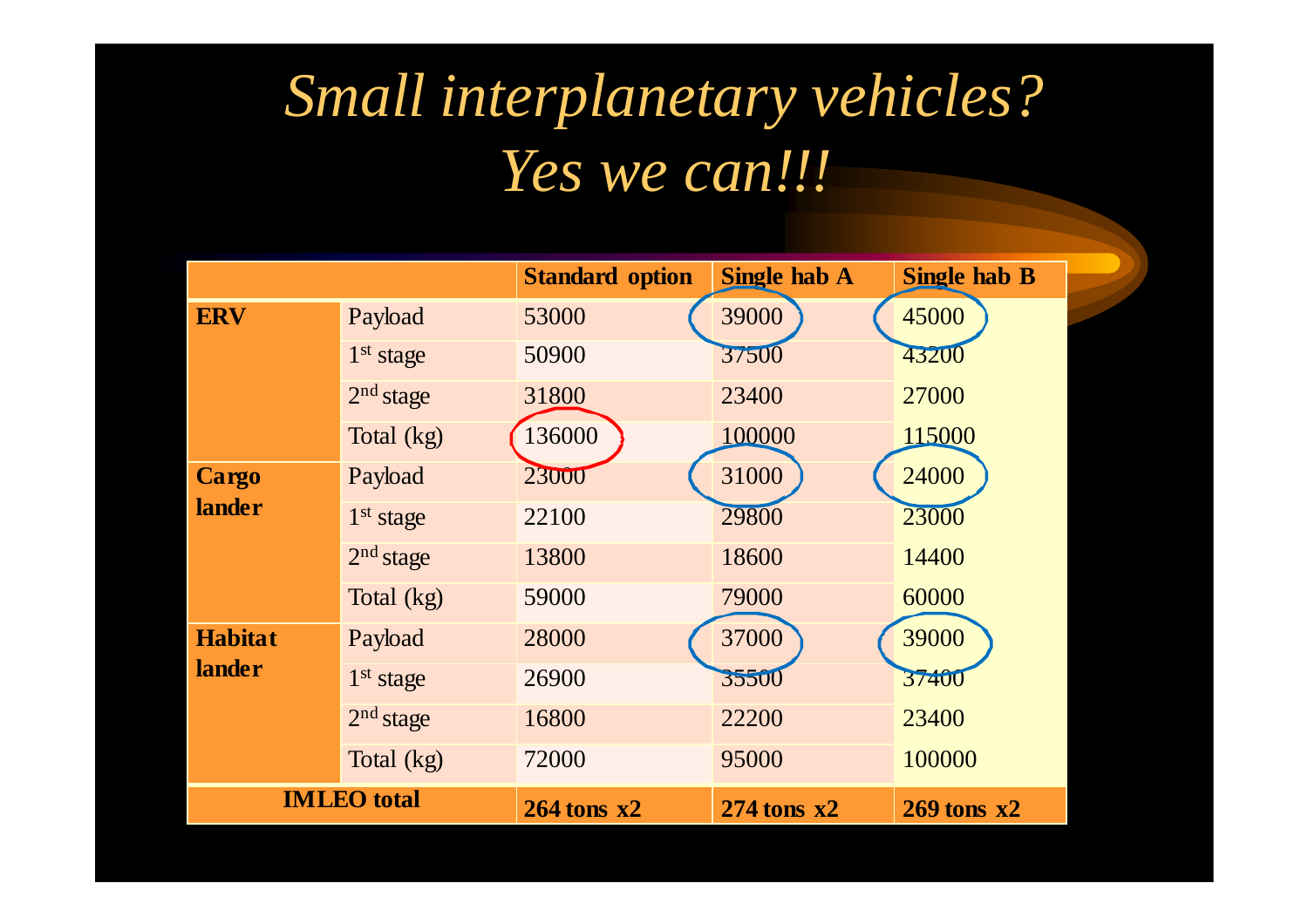# *5. Preferred scenario =2-4-2*

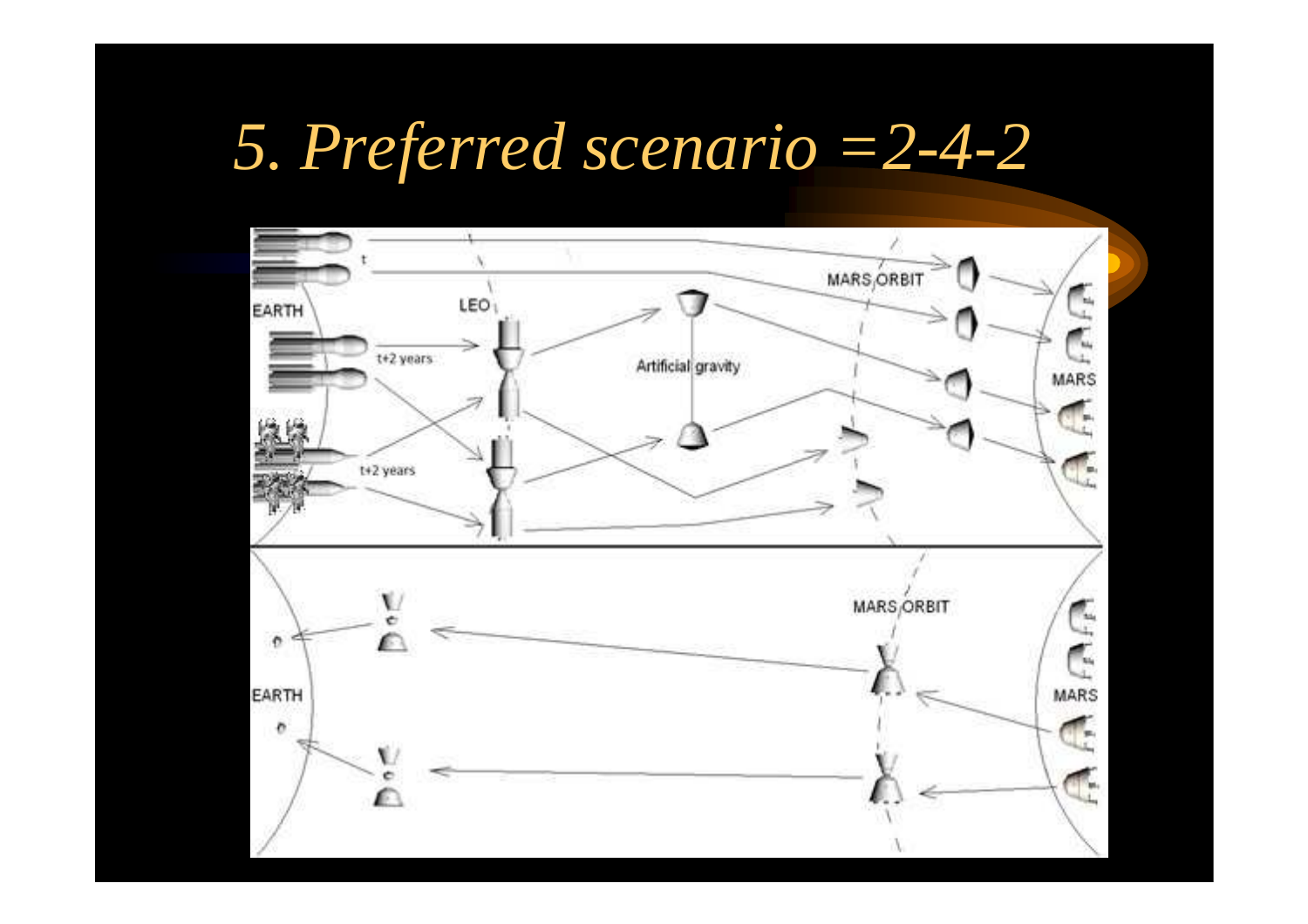# *Earth return vehicle: 41 tons*

| <b>Command module</b>                                                        | Command module dry mass (Earth re-<br>entry capsule) | 4200  |
|------------------------------------------------------------------------------|------------------------------------------------------|-------|
|                                                                              | Consumables for the return                           | 3100  |
| Subtotal command module (margin not included)                                |                                                      |       |
|                                                                              | Propulsion system, engines and tanks (kg)            | 2900  |
| <b>Service module</b>                                                        | Propellant (kg)                                      | 24000 |
|                                                                              | Heat shield for aerocapture (kg)                     | 2000  |
| <b>Subtotal service module</b>                                               |                                                      | 28900 |
| Subtotal (kg)                                                                |                                                      | 36200 |
| <b>Margin 20%</b>                                                            |                                                      | 7240  |
| <b>Total for TMI, rounded (kg)</b>                                           |                                                      | 43400 |
| Transfer in LEO (exchange between the astronauts and the return consumables) |                                                      | -3100 |
| Launch escape system                                                         |                                                      |       |
| Total at launch from Earth (kg)                                              |                                                      | 41300 |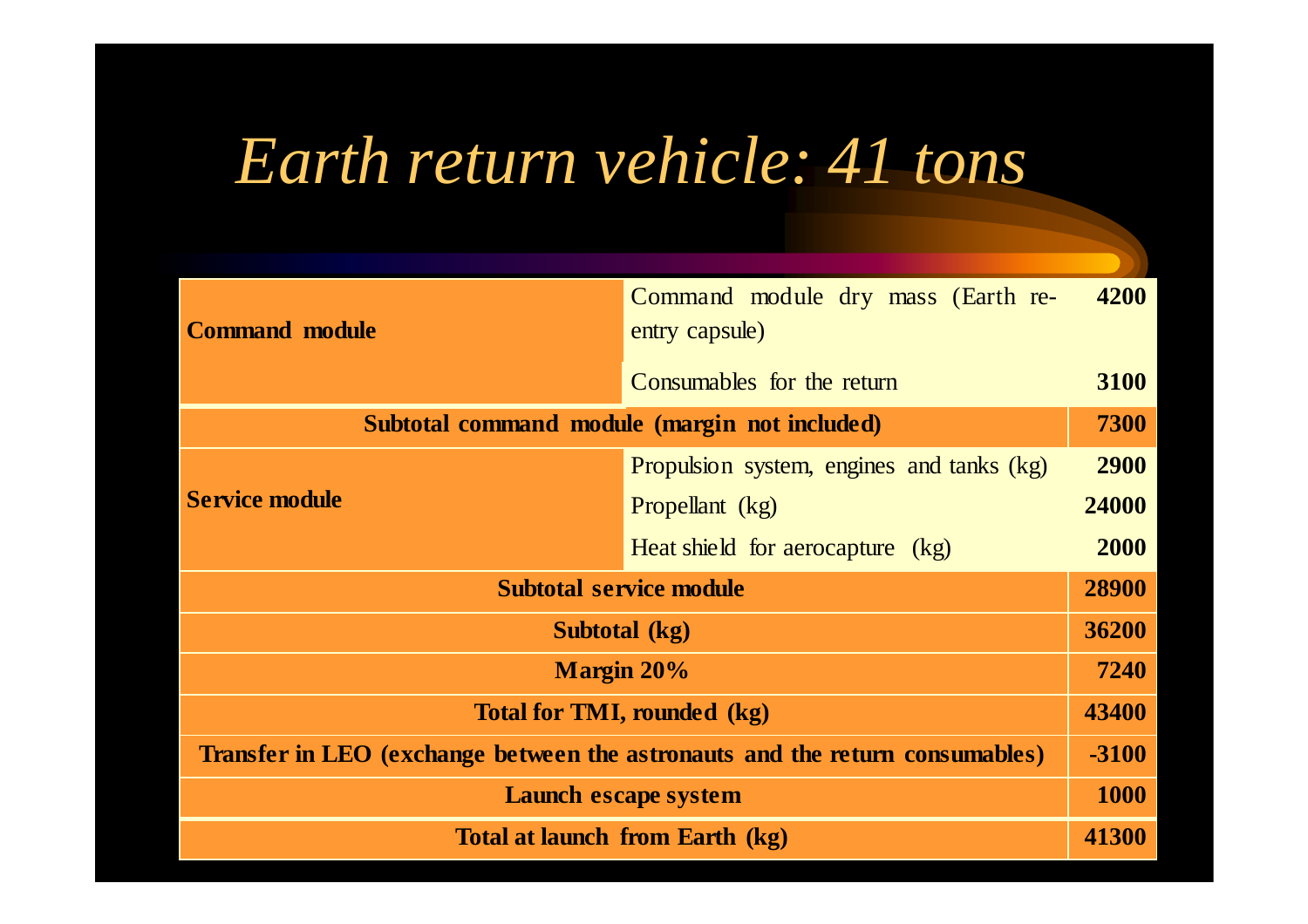# *Cargo vehicle: 31 tons*

|                                   | Excavation systems (kg)                     | 3000        |
|-----------------------------------|---------------------------------------------|-------------|
|                                   | Water extraction systems (kg)               | 1100        |
|                                   | Sabatier reactor and electrolysis unit (kg) | 2810        |
| <b>Payload</b>                    | Power systems (kg)                          | 3850        |
|                                   | Structure and packaging (kg)                | <b>1000</b> |
|                                   | Backup consumables (kg)                     | 3100        |
|                                   | Science equipment (kg)                      | 600         |
|                                   | Total payload, margin included (kg)         | 15460       |
|                                   | Propulsion system, 1.5 MN engines (kg)      | 1500        |
| <b>EDL</b> systems                | Propellant, 15% of entry mass (kg)          | 4600        |
|                                   | Structure, tanks and other systems, 10%     | 3100        |
|                                   | (kg)                                        |             |
|                                   | Heat shield, $12\%$ of entry mass $(kg)$    | 3700        |
|                                   | Subtotal (kg)                               | 12900       |
|                                   | Margin $20\%$ (kg)                          | 2580        |
|                                   | Total EDL (kg)                              | 15480       |
| Total at Mars entry, rounded (kg) |                                             |             |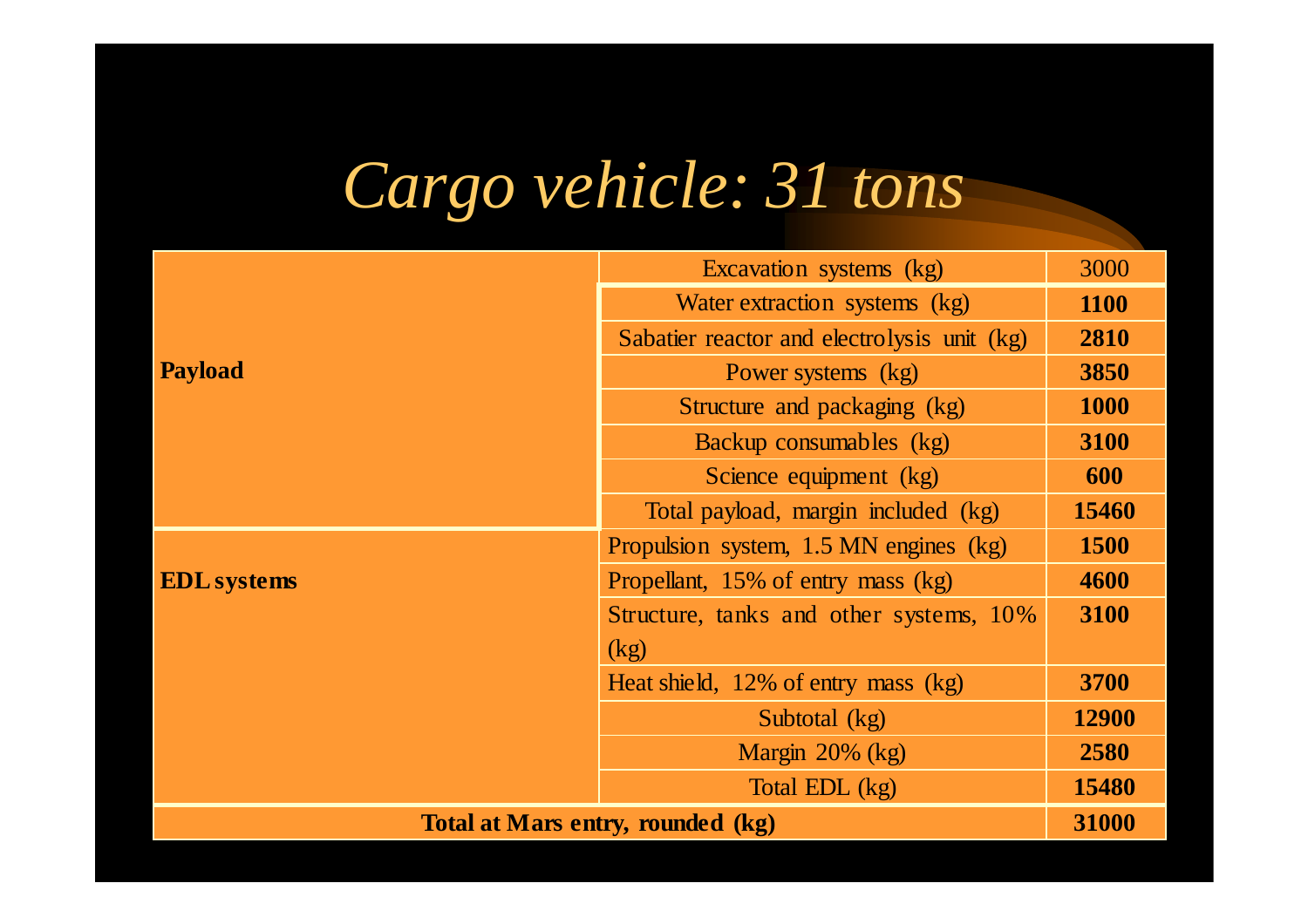### *Launch escape system?*



Astronauts must be launched in a capsule, not directly in the habitat<sup>⇒</sup>Use Earth return capsule!!